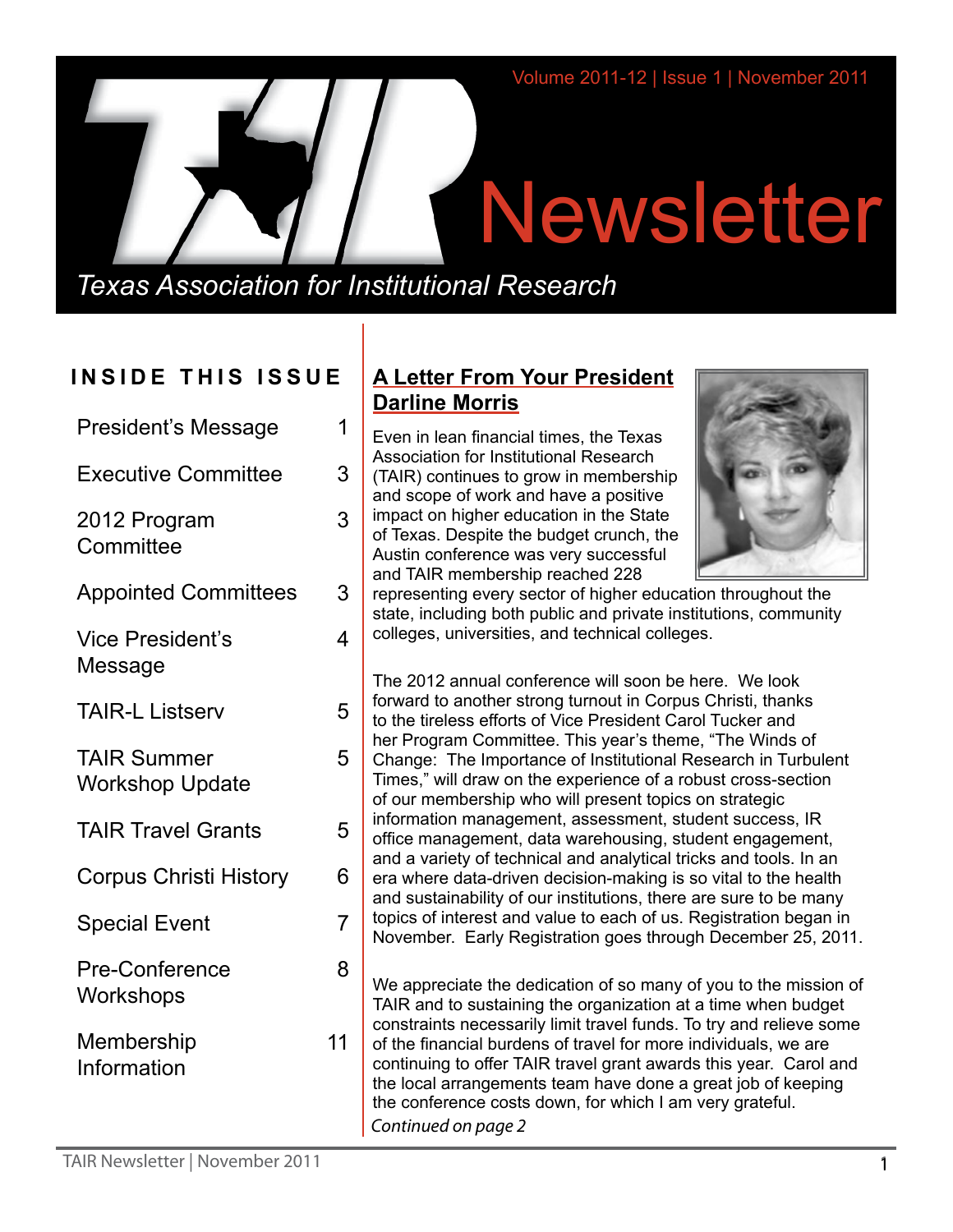Please note that we are proposing changes to by-laws, to be voted on during the business meeting at the conference. Those changes will establish the TAIR Data Advisory Committee (DAC) as a TAIR standing committee. The purpose of the TAIR Data Advisory Committee is to identify important issues related to the collection and use of higher education data and to inform the Executive Committee and the members of TAIR about issues related to the collection and use of higher education data. TAIR DAC will work with other agencies and associations on higher education data-related projects. We appreciate your support at the business meeting as we vote on this matter and work to improve our processes going forward.

In closing, I want to encourage you and your colleagues to register for the conference now if you have not already done so. We cannot over-emphasize that the vital role played by higher education institutional researchers and information managers has never been so critical as it is right now. We all share similar strategic, budgetary, and accountability hurdles. The TAIR conference provides a well-focused, low-cost, and timely forum for the exchange of ideas, issues, concerns, tools, and strategies to help us each survive these trying times. Come add your voice to the synergy and solutions that come together through TAIR. We look forward to seeing you in Corpus Christi in February 2012!

Cordially yours,

Darline Morris, President Texas Association for Institutional Research



Photo Courtesy of Bridgette Hardin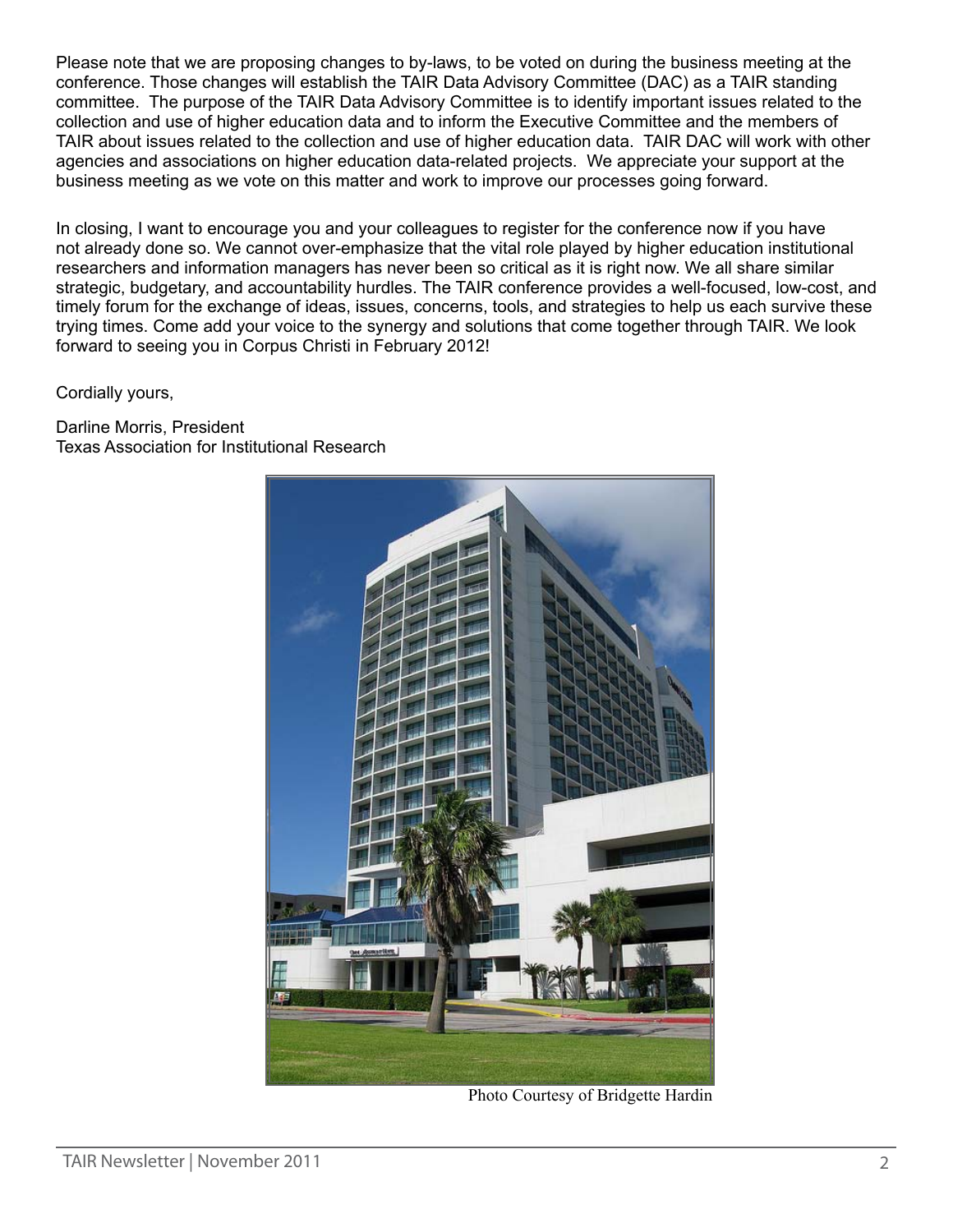#### **TAIR 2012 Program Committee**

| VP and Program Chair        | Carol Tucker, University of Houston - Downtown              |
|-----------------------------|-------------------------------------------------------------|
| <b>Concurrent Sessions</b>  | Rebecca Richter, Temple College                             |
| Evaluations                 | Mary Barton, University of North Texas                      |
| <b>General Sessions</b>     | Tom Corll, Midland College                                  |
| Local Arrangements          | Bridgette Hardin, Texas A&M University -<br>Corpus Christi  |
| Brochure & Tri-fold         | Tracy Stegmair, Richland College                            |
| Registration/Secretary      | Kate Amorella Proff, Texas State University -<br>San Marcos |
| <b>Vendor Contact</b>       | Marcelo Paredes, University of Texas -<br>Pan American      |
| Roundtables                 | Rita Caso, Sam Houston State University                     |
| SIGs                        | Trish Norman, The University of Texas System                |
| <b>Session Coordinators</b> | Faron Kincheloe, Baylor University                          |
| Workshops/Prof Develop      | Susan Thompson, Texas State University -<br>San Marcos      |
| Technology                  | Dave Downing, University of North Texas                     |

#### **Appointed Committees**

#### Data Advisory Committee

Martha Oburn, Houston CC System – Chair

- Public 4-Year: Vicki West, Texas Tech University Roy Matthew, University of Texas – El Paso Kate Amorella Proff, Texas State University – San Marcos Carol Tucker, University of Houston – Downtown
- Public 2-Year: Kathy Friedrich, College of the Mainland Tom Corll, Midland College
- Private 4-Year: Sue Herring, Baylor University Phil Rhodes, Houston Baptist University

Technical: Ben Cox, Texas State Technical College – Waco

#### Professional Development Committee

Susan Thompson, Texas State University – San Marcos – Chair Janet Beinke, THECB Tom Corll, Midland College Salma Ferdous, University of Texas – San Antonio Danica Frampton, St. Edward's University Joe Meyer, Texas State University – San Marcos

#### Awards Committee

Darline Morris, Postsecondary Consultant – Chair Members to be selected

#### Nominating Committee

Darline Morris, Postsecondary Consultant – Chair Danica Frampton, St. Edward's University Jaime Garcia, M.D. Anderson Cancer Center Bao Huynh, Richland College Jana Marak, Baylor University

#### Financial Review Commitee

Jim O'Donnell, Mountain View College – Chair

#### **Executive Committee**

President **Darline Morris** Postsecondary Consultant Whitney, Texas (254) 694-2267 [dbaldwin@hillsboro.net](mailto:dbalwin%40hillsboro.net?subject=)

Vice President **Carol Tucker** University of Houston – Downtown Houston, Texas (713) 221-8269 [TuckerCa@uhd.edu](mailto:TuckerCa%40uhd.edu?subject=)

**Secretary Kate Amorella Proff** Texas State University – San Marcos San Marcos, Texas (512) 245-2356 [kamorella@txstate.edu](mailto:kamorella%40txstate.edu?subject=)

#### **Treasurer**

**Linda Perez** San Jacinto College Pasadena, Texas (281) 998-6191 [linda.perez@sjcd.edu](mailto:linda.perez%40sjcd.edu?subject=)

Members-at-Large

*Professional Development*  **Susan Thompson** Texas State University – San Marcos San Marcos, Texas (512) 245-2348 [st03@txstate.edu](mailto:st03%40txstate.edu?subject=)

*Technology* **Dave Downing** University of North Texas Denton, Texas (940) 369-5290 [dave.downing@unt.edu](mailto:dave.downing%40unt.edu?subject=)

Newsletter Editor **Catherine Brown** University of St. Thomas Houston, Texas (713) 525-3507 [chbrown@stthom.edu](mailto:chbrown%40stthom.edu?subject=)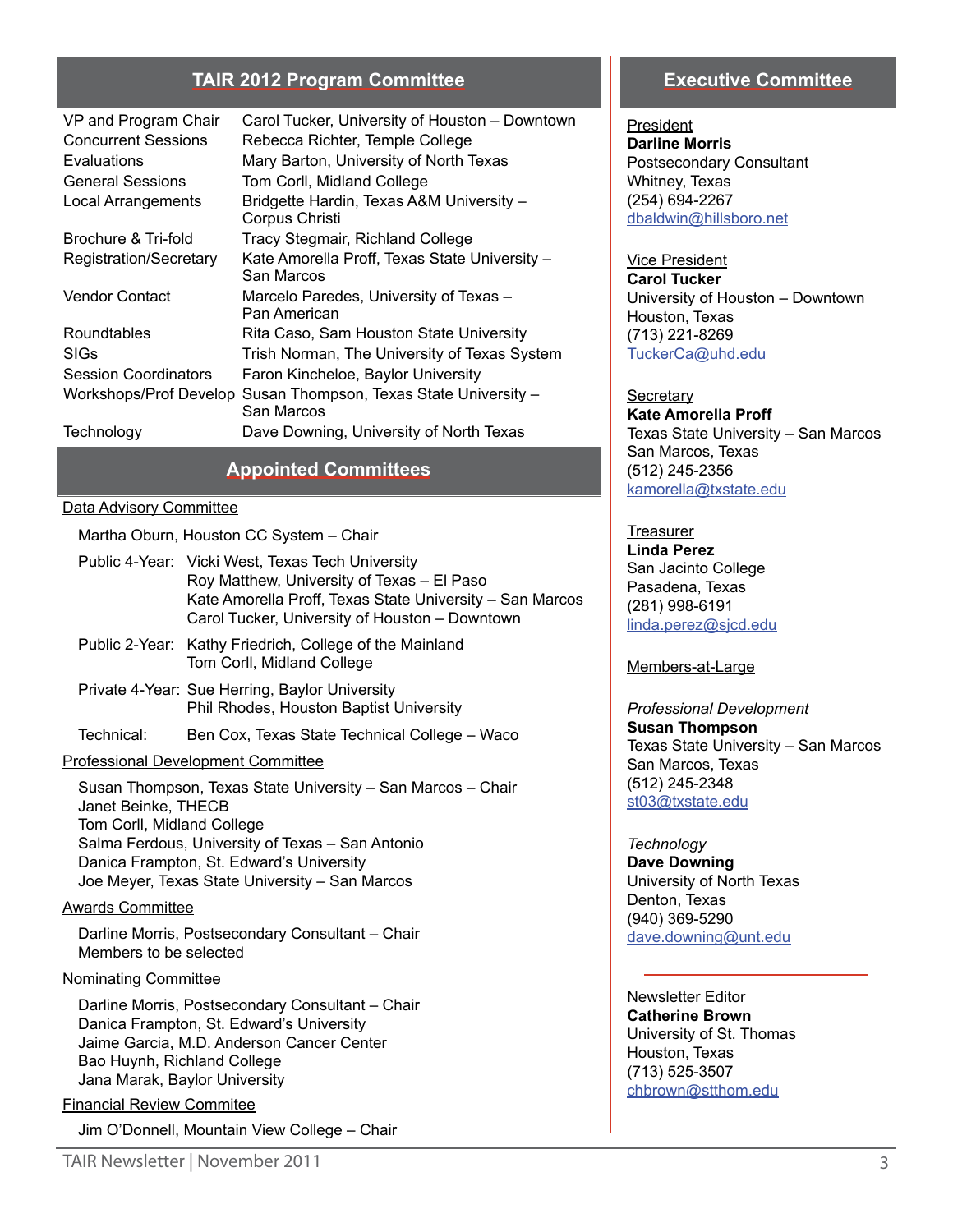

# **A Letter From Your Vice President Carol Tucker**

I hope that your fall semester is going well. During the summer and fall, the TAIR Program Committee has been hard at work getting ready for TAIR 2012 and we hope that you will be able to join us in Corpus Christi. Registration is now open for the conference. Register by December 25 to take advantage of early bird registration!

The theme for this year's TAIR conference is "The Winds of Change: The Importance of Institutional Research in Turbulent Times." Appropriate to this year's conference theme, the conference is being held at the Omni Hotel looking out at the beautiful Gulf of Mexico. Because all of our institutions are under tough budget constraints, the Executive Committee made the decision to start the conference with a luncheon session at noon on Wednesday, February 22 rather than the earlier start time that it has had in recent years. This schedule change should, we hope, allow more people to travel that morning and save on hotel costs.

Thanks to outstanding participation by you and other TAIR members, as well as the dedicated efforts of our TAIR Program Committee and TAIR Professional Development Committee, there will again be over 30 quality concurrent sessions this year, as well as a variety of roundtables, special interest groups, and pre-conference workshops. You will have plenty of sessions to choose from on a wide range of topics that are important to institutional research offices around the state, from accreditation to data warehousing to survey research - and everything in between.

We also have two dynamic General Session speakers lined up to motivate, educate, and inspire us. Dr. Belle Wheelan, President of the Southern Association of Colleges and Schools will be our opening speaker. Dr. Wheelan will provide an update on SACS issues and federal accreditation requirements. Our second luncheon speaker is Dr. Trudy Banta, recognized internationally for her books and speaking on the role of institutional research in supporting institutional effectiveness.

In addition to all of the informative sessions scheduled to take place at the conference, we are quite excited about the special event that our Local Arrangements Chair, Bridgette Hardin, has lined up for us! We will be able to dine on board the USS Lexington, a retired aircraft carrier, and after dinner we can tour the ship! Those seeking adventure can also use the flight simulators on board. It should be a very memorable experience and a good opportunity for less formal networking with your IR colleagues.

The TAIR Annual Conference provides an informal, welcoming, and engaging environment to network with colleagues and share knowledge. It is one of the best, lowest-cost, and most rewarding professional development opportunities for IR professionals in the state. I hope all of you will consider making the trip and I look forward to seeing you in Corpus Christi in February!

Carol Tucker, TAIR 2012 Conference Chair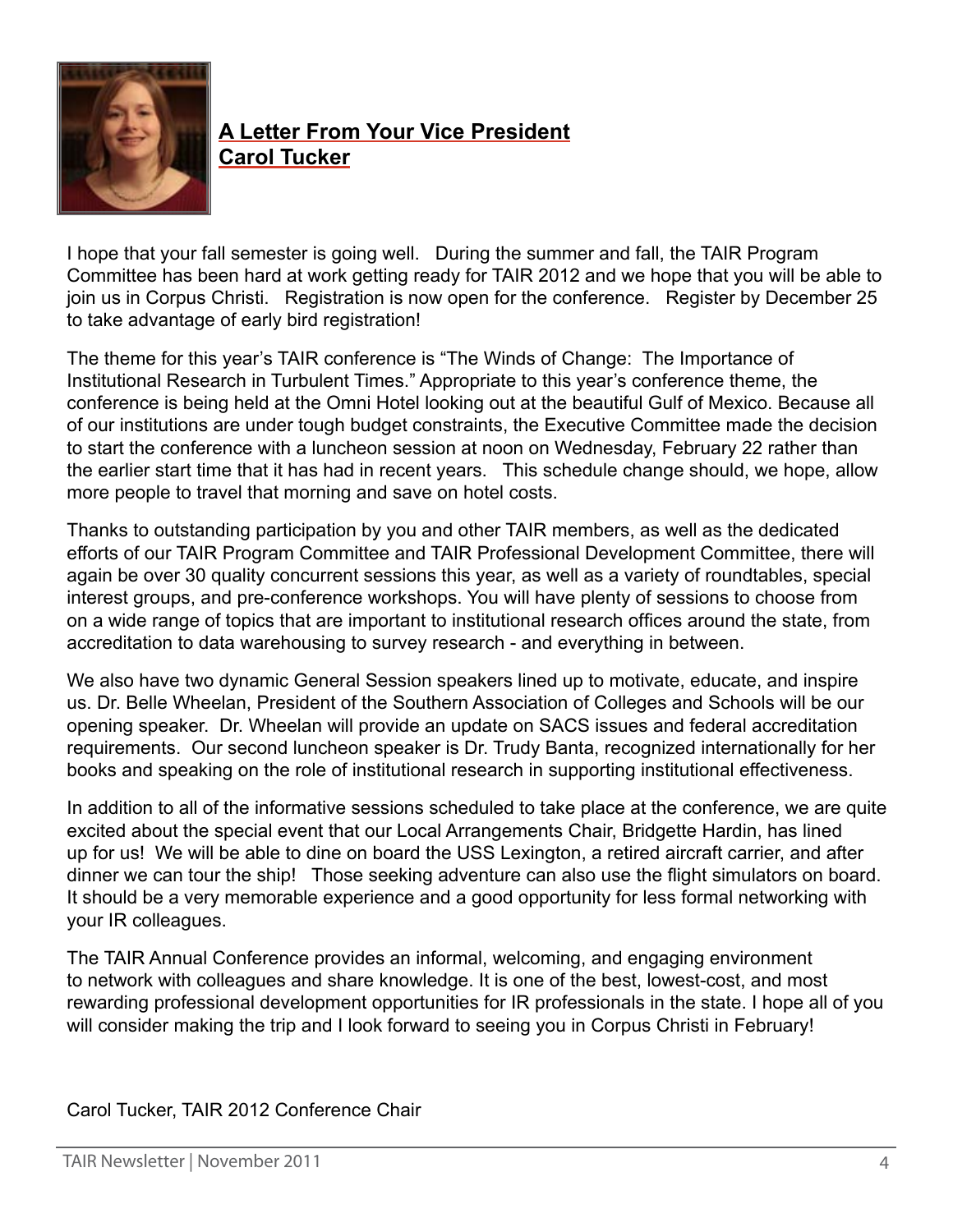## **TAIR-L Listserv**

All current members can post information directly to the listserv. Send your email directly to [tair-l@texas-air.org](mailto:tair-l%40texas-air.org?subject=).

Unsubscribe/Subscribe can be done at [http://texas-air.org/mailman/listinfo/tair-l\\_texas-air.org](http://texas-air.org/mailman/listinfo/tair-l_texas-air.org) or requests can be sent to Dave Downing at [dave.downing@unt.edu](mailto:dave.downing%40unt.edu?subject=)

## **TAIR Summer Workshop Update**

TAIR held its annual Summer Workshop at Texas State University's beautiful Round Rock campus on Friday, August 5. In the morning, all participants attended an excellent session on "Applied Statistics for IR Professionals" with Dr. Paul Illich from McLennan Community College. The afternoon session gave participants an opportunity to choose one of two sessions: "Using SAS in Institutional Research", led by Dr. Phil Rhodes from Houston Baptist University, or "SPSS for Institutional Research and Reporting," led by Mr. Joseph Meyer from Texas State University.

Thirty-three individuals attended the summer workshop and, according to the post-workshop evaluation, they had a great experience. Thanks go to the three presenters for the time and effort they put into providing a quality professional development experience for our membership, and thanks also go to the staff at the Round Rock Higher Education Center for rolling out the welcome mat to ensure a great experience for everyone. If you were not able to attend, we missed you... and do not forget that TAIR will offer more great professional development opportunities in the form of pre-conference workshops during the 2012 conference in Corpus Christi!



Photo Courtesy of Jeff Janko

## **TAIR Travel Grants**

TAIR wants to be sure that funding is not the reason that you or your staff will miss TAIR 2012 and will be awarding travel grants at \$300 each to help cover expenses. Travel grants are available to both active members and those becoming new members in 2012.

## [http://www.texas-air.org/assets/pdf/Travel\\_Grants\\_Application.pdf](http://www.texas-air.org/assets/pdf/Travel_Grants_Application.pdf)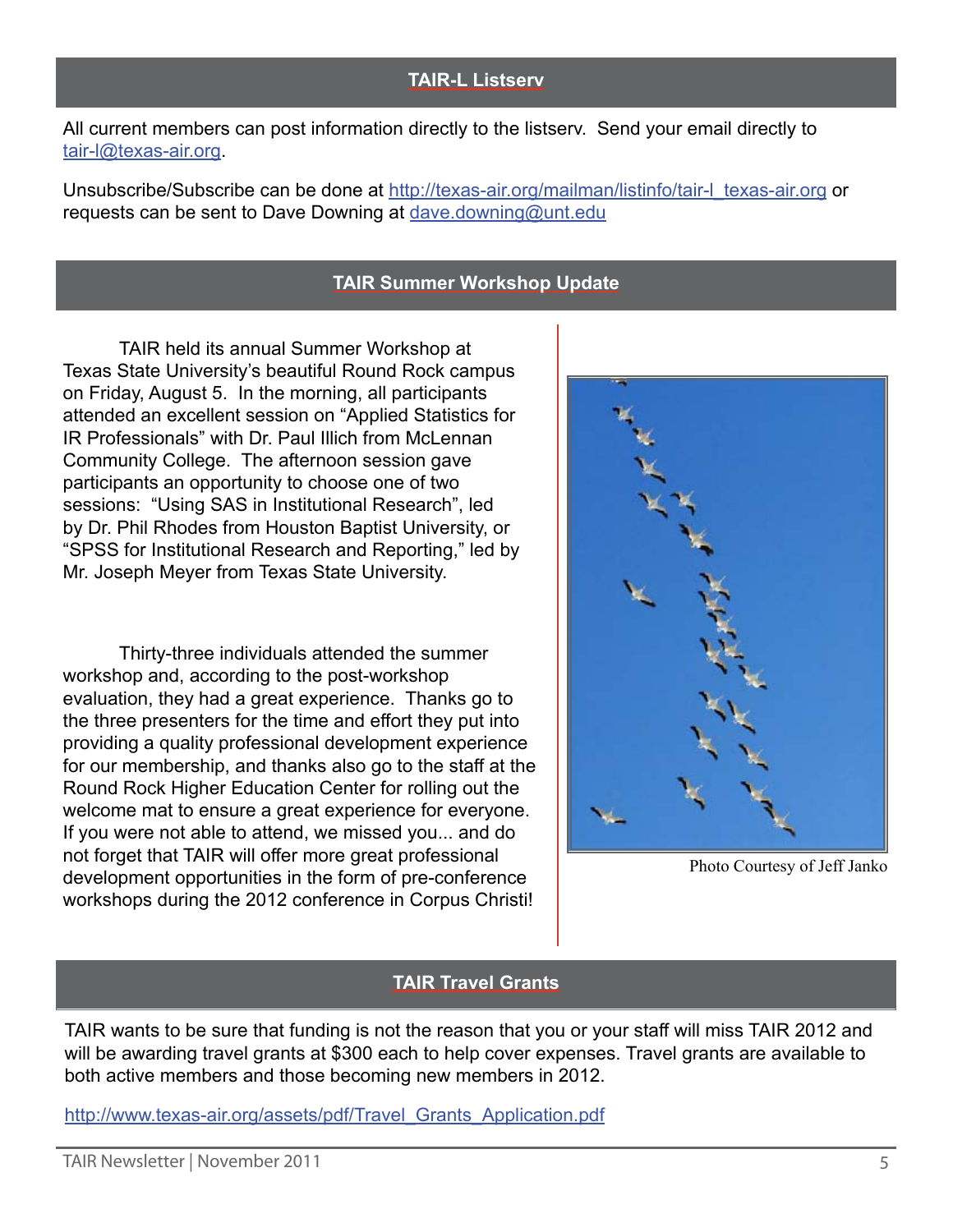**Don't miss your chance to visit the legendary Blue Ghost and take in a bit of patriotic history!**



Photo Courtesy of the USS LEX

Commissioned in 1943, LEXINGTON served longer and set more records than any carrier in U.S. Naval history. Decommissioned in 1991, the 910-foot, 16-deck, 33,000-ton aircraft carrier now serves as an important historical repository and museum. Because of the historical significance of the USS LEXINGTON, the ship is maintained as a tribute to the men and women of the United States Armed Forces and as a memorial to the people who died serving the US, in the defense of freedom, especially in World War II. Displays, ceremonies, and other programs emphasize the heroism and sacrifice of those who have served the nation in the Navy and the Marine Corps.

The TAIR 2012 Conference Special Event will take place aboard the USS LEXINGTON on Thursday, February 23rd. Highlights of the Special Event include:

- **►** A scrumptious South Texas meal served on the ship's 654 foot long hangar deck
- **►** Several guided tours designed to explore the aircraft carrier's eleven decks (more than 100,000 square feet)
- ► For you thrill seekers, be sure to take advantage of the ship's **[Flight Simulator](http://www.usslexington.com/index.php?option=com_content&task=view&id=5&Itemid=17)**.
- **►** For you movie buffs, be sure to take in a bit of visual excitement at the LEX's three story tall [MEGA Theater.](http://www.usslexington.com/index.php?option=com_content&task=view&id=4&Itemid=16)
- **►** For you Ghost Hunters- you may just encounter a ghost in the engine room or sick bay- many interesting sights and sounds have been reported on this historic vessel! Even the folks from TAPS Ghost Hunters (Syfy Channel) have encountered interesting phenomena here.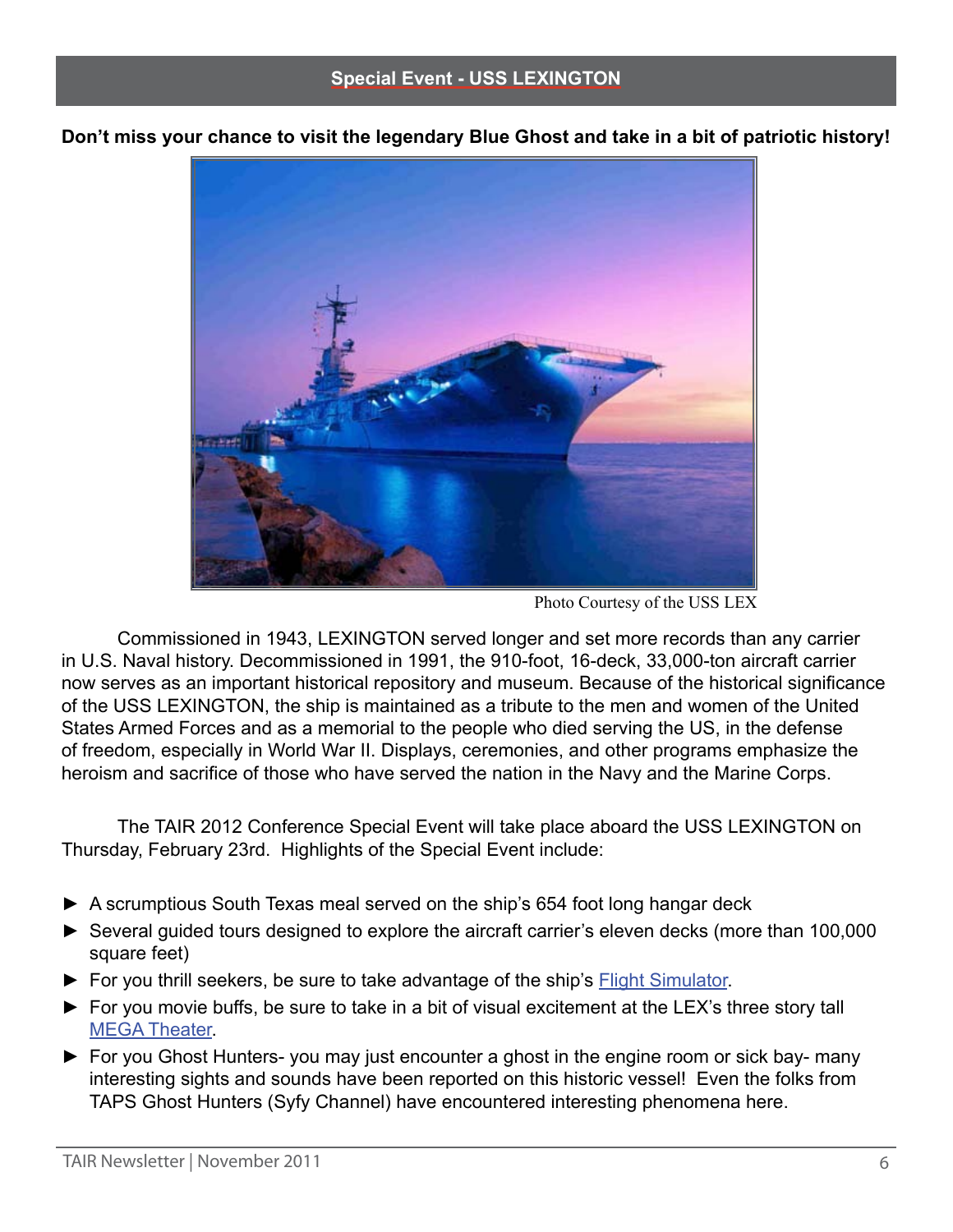

**Welcome to Corpus Christi - The sparkling city by the bay!**

Photo Courtesy of the Corpus Christi CVB

Corpus Christi, the eighth largest city in the state (2010 Census), is known for being a coastal city with the sixth largest port in the nation. In terms of pop culture, Corpus Christi has served as the backdrop for many films, including *The Legend of Billie Jean* (1985), *Selena* (1997), and *Pearl Harbor* (2001). Corpus Christi has also been the home city for many celebrities including Farrah Fawcett, Dabney Colemen, Lou Diamond Phillips, Selena, and Eva Longoria- just to name a few.

In addition to its soft-sand beach of Padre Island, Corpus Christi has great area attractions, including: The Corpus Christi Museum of Science and History, Municipal Marina, Heritage Park & Multi-Cultural, USS Lexington, The Asian Cultures Museum and Educational Center, Texas State Aquarium, Texas Surf Museum, Art Museum of South Texas, Harbor Playhouse, Great Texas Coastal Birding Trail, the South Texas Botanical Gardens and Nature Center, and Corpus Christi Skate Park.

Corpus Christi is home to the Corpus Christi IceRays (Central Hockey League), Corpus Christi Hooks (Baseball Texas League), and the Corpus Christi Hammerheads (Indoor Football League). Additionally, Corpus Christi serves as one of the host cities for the National Wind Surfing competitions, and the National Speed Boat Racing Championship.

Corpus Christi is also home to several institutions of higher learning: Texas A&M University-Corpus Christi, Del Mar College, Our Lady of Corpus Christi, and numerous vocational institutions.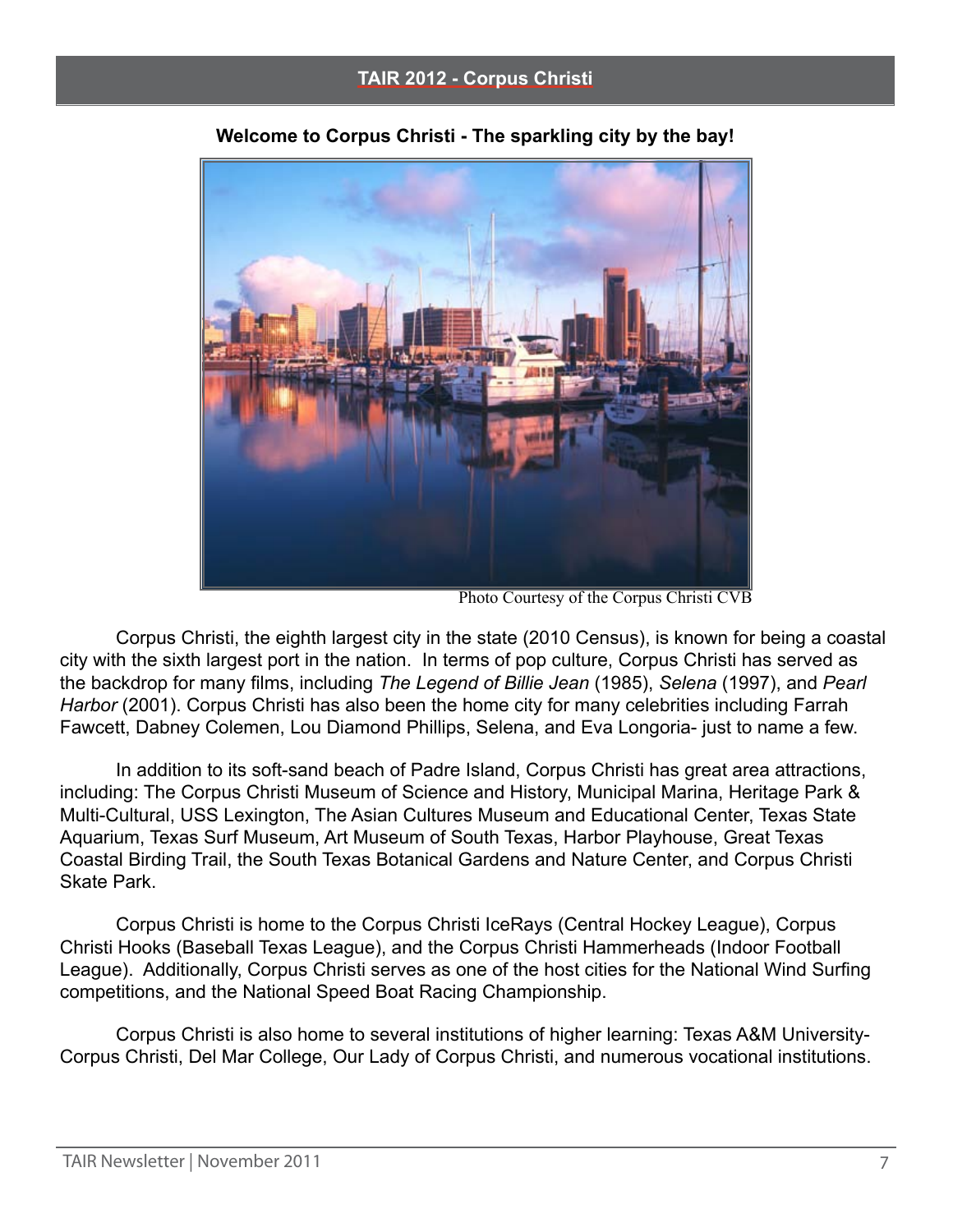#### **TAIR 2012 Pre-Conference Workshops**

Arrive early to the TAIR conference and attend one of the great pre-conference workshops that are available to you at a very low cost! You can choose from among the seven workshops listed below. Please note that the first workshop, IPEDS Data and Benchmarking, will require separate registration through a special AIR website that will open on December 7. If you choose to attend the IPEDS workshop (which is free), you are also eligible to apply for travel grant funds from AIR to help with your expenses. More information about the IPEDS workshop and AIR travel grants will be e-mailed to you in early December; if you want to attend any of the other six great pre-conference workshops, sign up for them when you register for the TAIR conference.

**W1 Title:** IPEDS Data and Benchmarking: Supporting Decision Making and Institutional **Effectiveness** 

**Day:** Tuesday, February 21

**Time:** 9:00 a.m. – 5:00 p.m.

**Location:** Laguna Madre

**Description:** This workshop will consist of two modules.

Module 1 is designed for participants with little to no experience in the area of conducting benchmarking studies or with the IPEDS Data Center. This module introduces the fundamentals of creating benchmarks to measure institutional effectiveness. The module provides an overview of the types of comparison groups that can be constructed using IPEDS data, with examples of appropriate use. Participants will use actual data from the IPEDS Surveys, including the IPEDS Data Feedback Report and Executive Peer Tool. Exercises and resources will demonstrate processes to establish key performance indicators and identify variables to refine comparison groups.

Module 2 is designed for participants familiar with the concepts of benchmarking and building comparison groups, the IPEDS surveys, and the IPEDS Data Center. This module focuses on practical applications for using IPEDS data in an institutional effectiveness (accreditation) self-study. Participants will use IPEDS survey data to create a benchmarking study, discuss specific research questions, and identify the types of comparison groups and key performance indicators that could address each. Exercises will focus on using the IPEDS Data Center to extract and analyze data.

**Presenter:** TBD

**W2 Title:** Integrating Qualitative Methods into Institutional Research

**Day:** Tuesday, February 21

**Time:** 1:00 p.m. – 4:00 p.m.

## **Location:** Matagorda

**Description:** This workshop will highlight the importance of using qualitative research as part of a post-secondary research agenda and how it can be integrated and used by an institution's research department. Qualitative research can expand on quantitative data that is already gathered by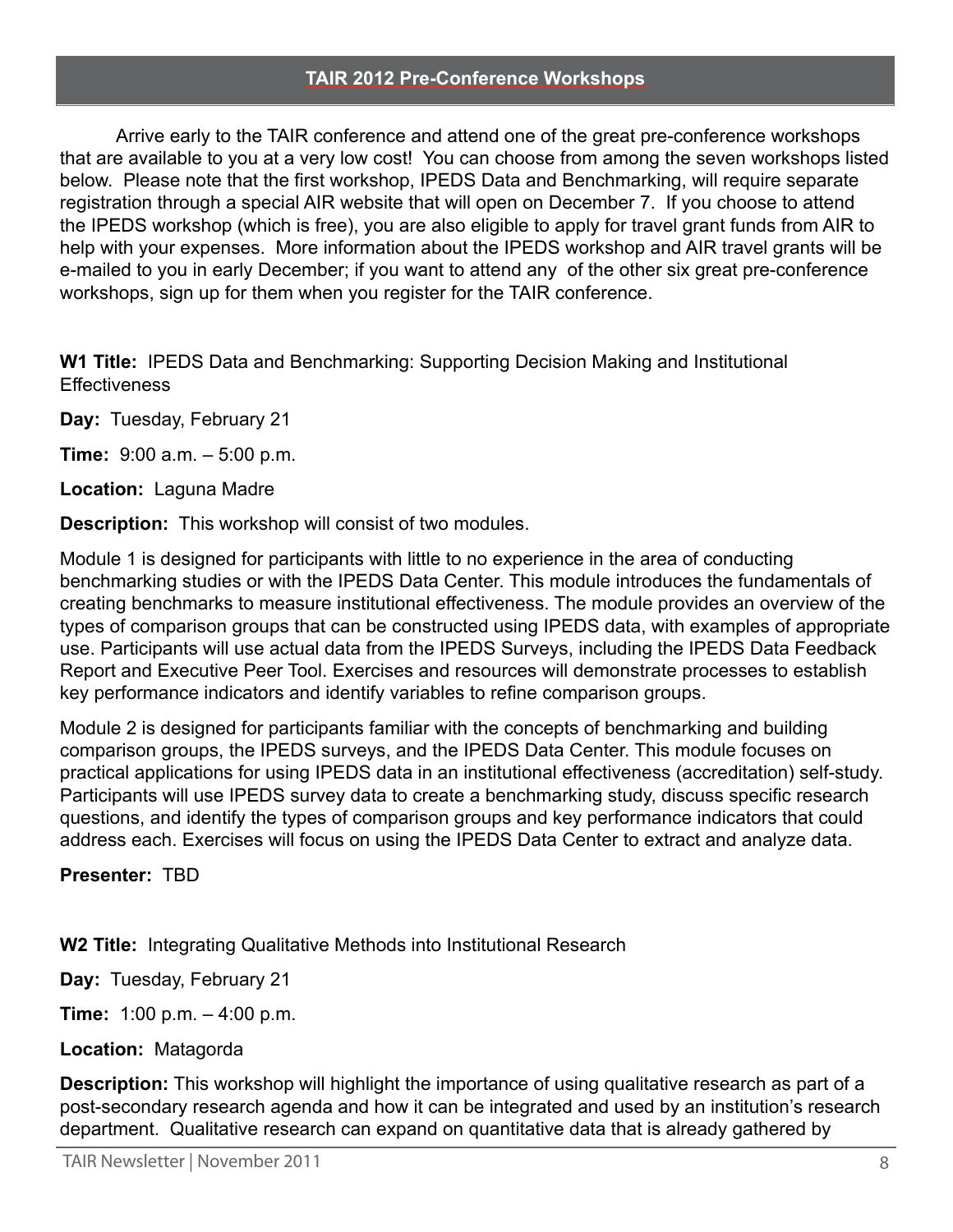#### **TAIR 2012 Pre-Conference Workshops (continued)**

institutions leading to in depth mixed methods studies. It can also stand alone, providing a different view point when it comes to areas such as grant development and evaluation, program studies, and interventions. Qualitative research allows institutional stakeholders ranging from students and faculty to staff and community members to have a more distinctive voice about different things that occur in the post-secondary institutions they work for, attend, and rely on.

**Presenter:** Mónica Alaniz, South Texas College

**W3 Title:** Beginning SAS Programming

**Day:** Tuesday, February 21

**Time:** 1:00 p.m. – 4:00 p.m.

**Location:** Copano

**Description:** This three-hour hands-on workshop is targeted at beginning or inexperienced SAS programmers in institutional research. During the workshop, participants will focus on the basics of SAS programming (DATA steps and PROCs), with a focus on skills commonly needed in institutional research. We will cover reading and writing text files and SAS datasets using basic DATA step programming, including subsetting data and creating new variables. Additionally, we will use SAS procedures for basic statistics (PROC MEANS) and reporting (PROC PRINT and PROC FREQ).

**Presenter:** Phil Rhodes, Houston Baptist University

**W4 Title:** National Student Clearinghouse StudentTracker

**Day:** Wednesday, February 22

**Time:** 8:30 a.m. – 11:30 a.m.

**Location:** Laguna Madre

**Description:** This workshop provides an overview of the StudentTracker service from the National Student Clearinghouse. Topics include a general overview of StudentTracker, how to choose the appropriate query option, how to read the aggregate report, a conceptual overview of how to work with the student unit-level data in the detail report, and a review of the new enrollment and degree variables that were added to the student-level detail report at the end of 2011 including the current data coverage for these new variables and suggestions for ways they could be used.

**Presenter:** TBD, National Student Clearinghouse

**W5 Title:** Building a Sustainable Knowledge Infrastructure to Support Student Success

**Day:** Wednesday, February 22

**Time:** 8:30 a.m. – 11:30 a.m.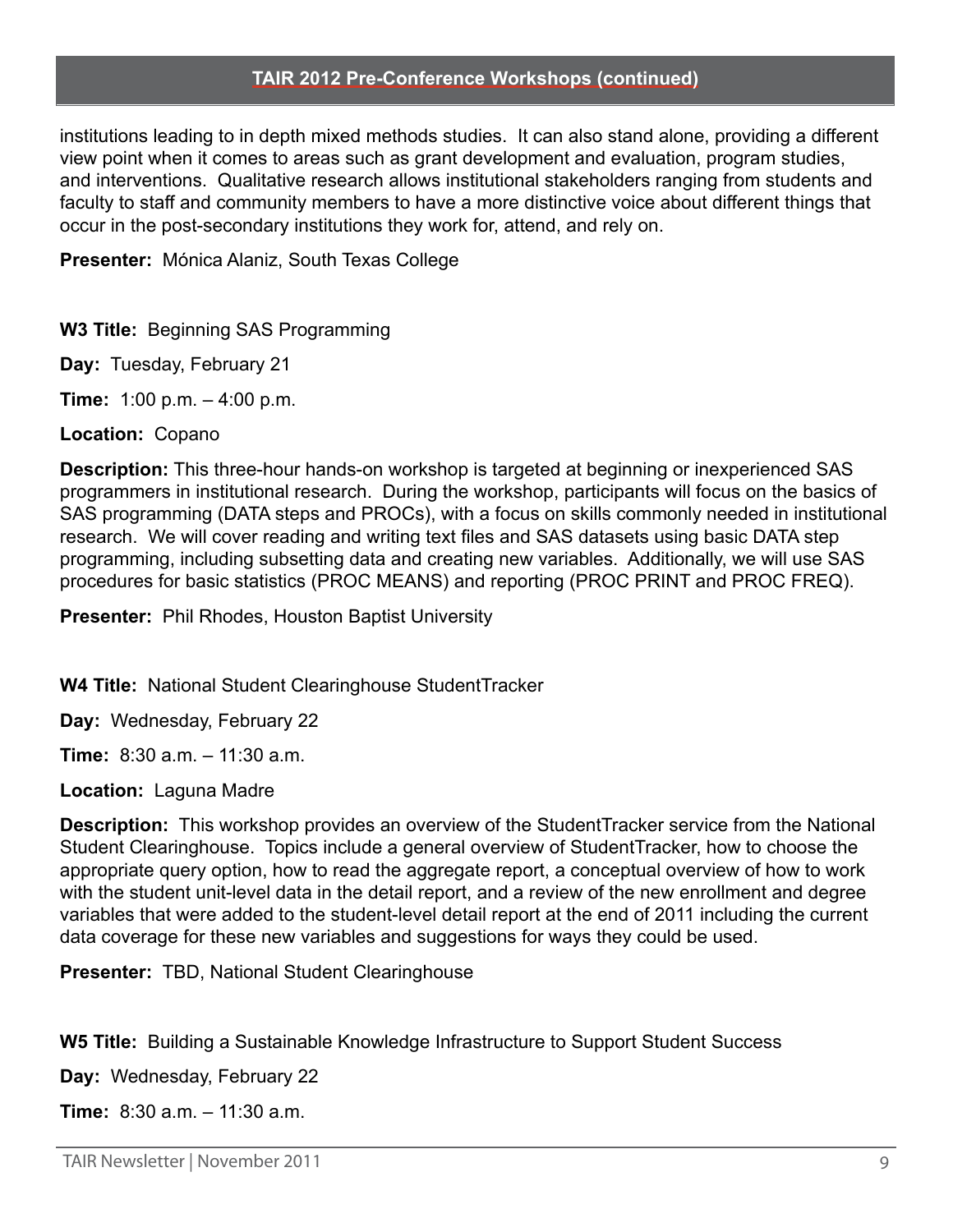## **Location:** Aransas

**Description:** Presenters will guide participants through the iterative process of conducting a student-success research project. We will cover data retrieval, validation, restructuring, statistical analysis, advanced modeling, and interpretation. Given the longitudinal nature of student persistence, we will highlight event-history models. We will emphasize the importance of using database and analytical codes (SQL, SPSS, SAS, R) and of keeping a documentation system for project efficiency and sustainability. The session will enhance institutional researchers' capacity to support evidence-based practices through ongoing studies that are quickly adapted to different questions and easily updated for new student cohorts.

**Presenter(s):** Anthony Abrantes and Yan Xie, The University of Texas at El Paso

**W6 Title:** SAS Enterprise Guide: The Point-and-Click Interface to SAS

**Day:** Wednesday, February 22

**Time:** 8:30 a.m. – 11:30 a.m.

## **Location:** Matagorda

**Description:** This workshop is for analysts and managers who may or may not have SAS programming experience but need to access, manage, and summarize data from different sources, present results in tables and graphs, and perform statistical analysis. Although you can write, submit, and generate SAS programming code using SAS Enterprise Guide, this workshop will not teach the SAS programming language. Demonstrations in the workshop will use institutional research type data and tasks in illustrating the functionality of Enterprise Guide.

**Presenters:** Tom Bohannon and Jerry Oglesby, SAS Institute

**W7 Title:** Newcomers to Institutional Research

**Day:** Wednesday, February 22

**Time:** 8:30 a.m. – 11:30 a.m.

**Location:** Copano

**Description:** The TAIR Newcomer's Workshop will focus on maintaining an effective institutional research office. Topics include the various roles and key responsibilities of institutional research, necessary skills needed for a researcher, primary dogmas of assessment (surveys and focus groups), research resources, academic accreditation, financial analysis and presentation of data. Included in the workshop will be guest panelists representing key areas of institutional research (THECB, public four-year and two-year, private four-year institutions) who will be presenting the "hot topics" for their areas of expertise.

**Presenter:** Marilyn Greer, M.D. Anderson Cancer Center